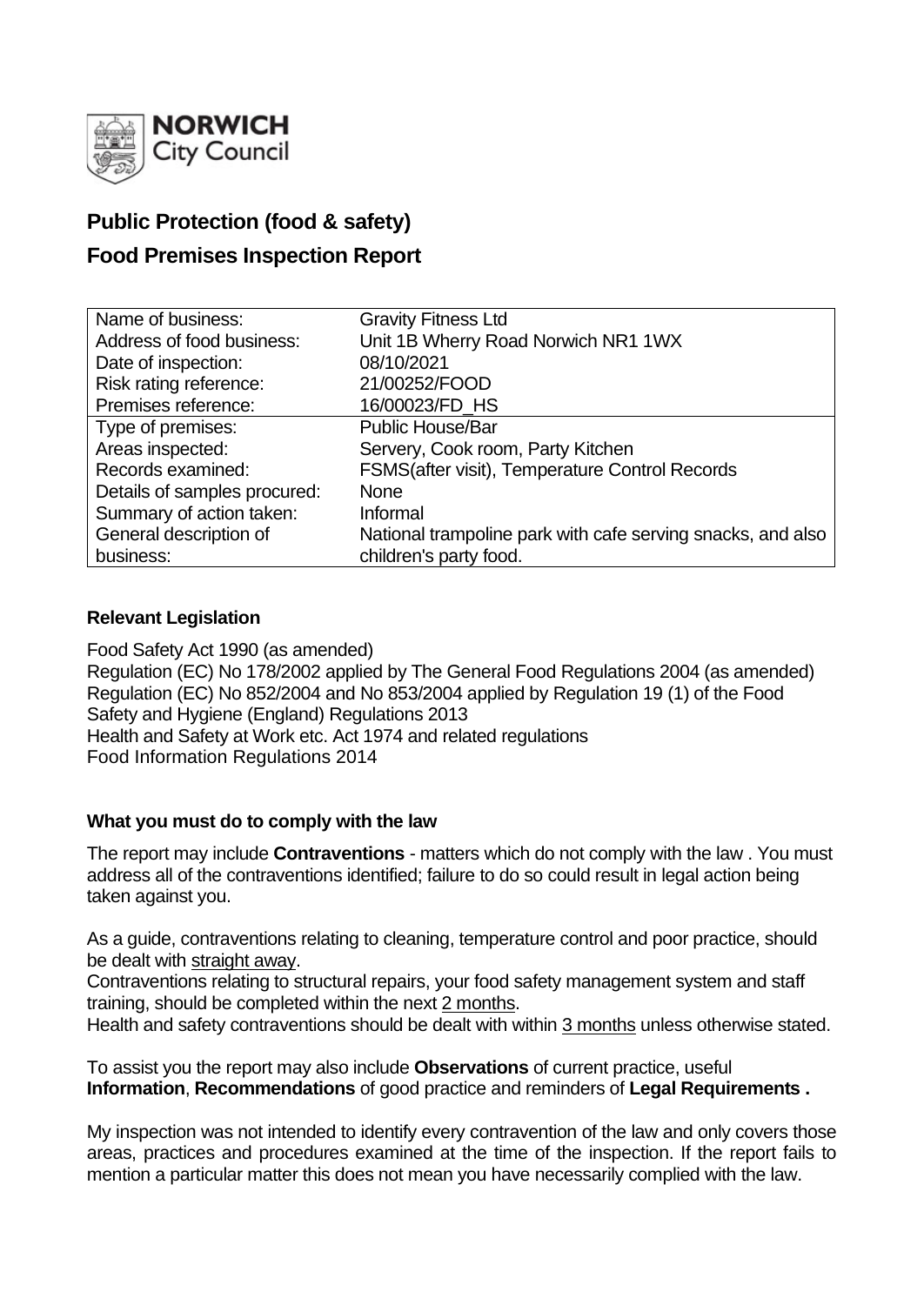# **EH21/12462 Complaint regarding premises hygiene**

We recently received the above complaint. The investigation for this has been done by the inspection.

# **FOOD SAFETY**

# **How we calculate your Food Hygiene Rating:**

The food safety section has been divided into the three areas which you are scored against for the hygiene rating: 1. food hygiene and safety procedures, 2. structural requirements and 3. confidence in management/control procedures. Each section begins with a summary of what was observed and the score you have been given. Details of how these scores combine to produce your overall food hygiene rating are shown in the table.

| <b>Compliance Area</b>                     |          |    |    | <b>You Score</b> |               |    |           |    |          |
|--------------------------------------------|----------|----|----|------------------|---------------|----|-----------|----|----------|
| Food Hygiene and Safety                    |          |    |    | 0                | 5             | 10 | 15        | 20 | 25       |
| <b>Structure and Cleaning</b>              |          |    |    | 0                | 5             | 10 | 15        | 20 | 25       |
| Confidence in management & control systems |          |    |    | $\overline{0}$   | 5             | 10 | 15        | 20 | 30       |
| <b>Your Total score</b>                    | $0 - 15$ | 20 |    | $25 - 30$        | $35 - 40$     |    | $45 - 50$ |    | > 50     |
| <b>Your Worst score</b>                    | 5        | 10 | 10 |                  | 15            |    | 20        |    |          |
|                                            |          |    |    |                  |               |    |           |    |          |
| <b>Your Rating is</b>                      | 5        |    |    | 3                | $\mathcal{P}$ |    |           |    | $\Omega$ |

Your Food Hygiene Rating is 1 - major improvement is necessary

# $(2)$   $(3)$   $(4)$   $(5)$

# **Food Hygiene Rating Re-Scoring Visit**

Date:17.3.2022, and some previous revisits to assess progress.

Following the previous inspection a re-rating visit was requested. The revised score is indicated here. The results of the original inspection are listed below.

Your revised Food Hygiene Rating is 4 – a good standard 000046

Inspectors notes:

Food Hygiene and Safety- new score 5.

Staff have been re trained to improve practices. Staff over clothing has been improved. Wash hand basin provision is adequate as the party Kitchen has been taken out of use until the new basin is fitted (in hand).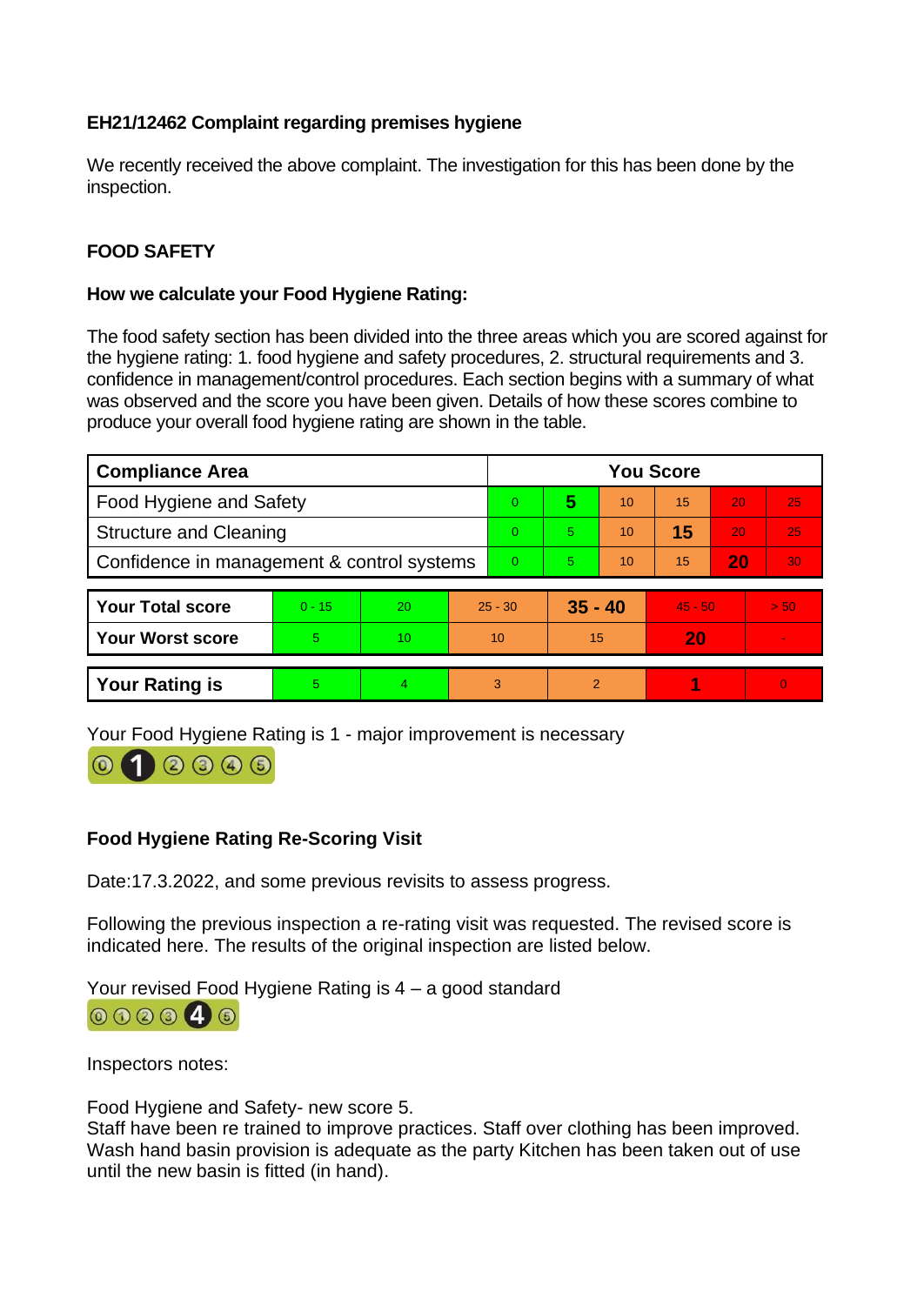Structure and Cleaning- new score 5. General improvement throughout. Wash hand basin as above.

Confidence in Management-new score 10.

A new management structure is in place, together with a new implemented Food Safety Management System. Staff appear aware of this and associated monitoring documents. Key staff have been trained in food hygiene, and staff have also been trained fully regarding allergens, and appear aware of the methods to inform customers.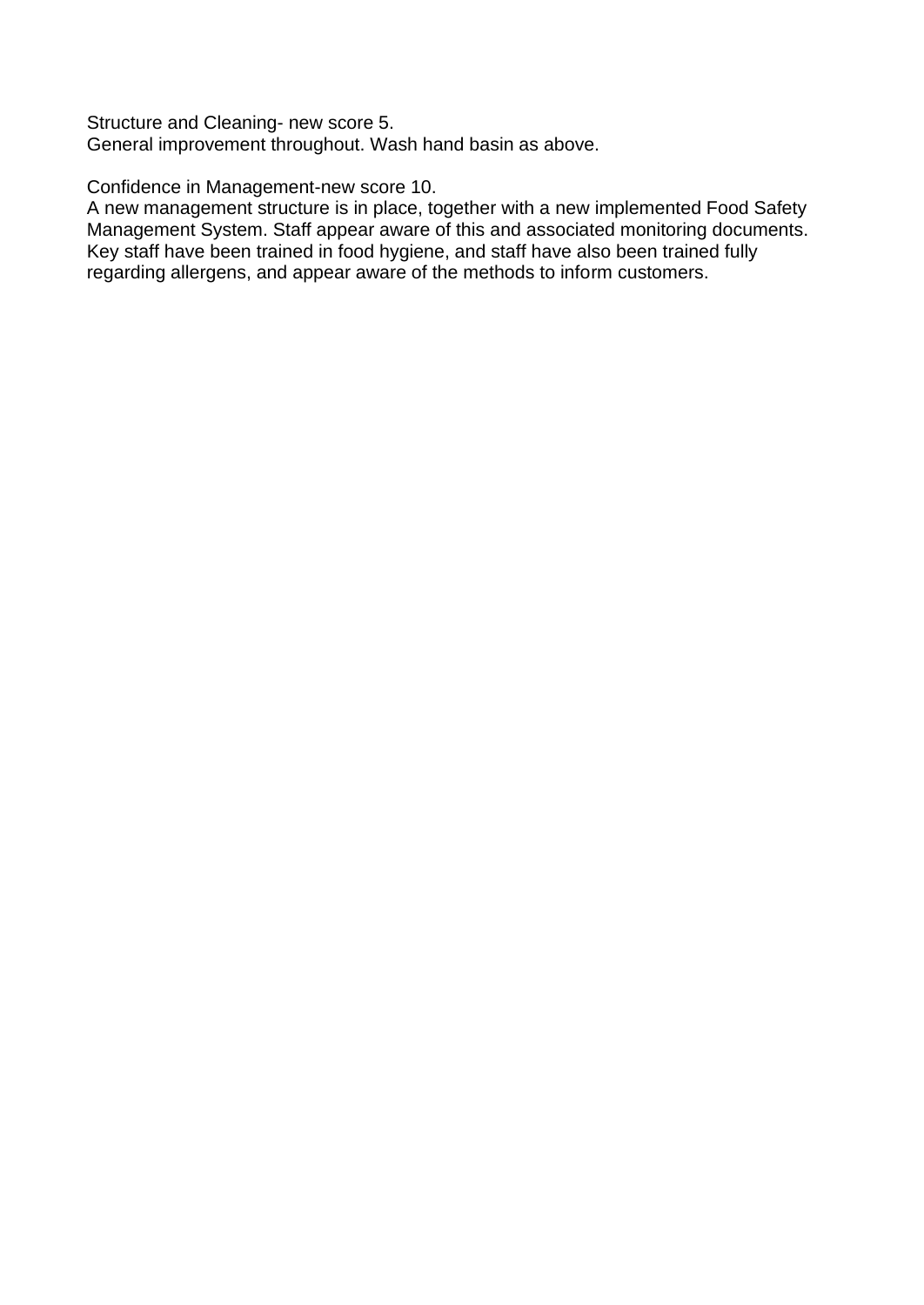# **1. Food Hygiene and Safety**

Food hygiene standards are generally high. You demonstrated a very good standard of compliance with legal requirements. You have safe food handling practices and procedures and most necessary control measures are in place. You do not handle raw meat.Some minor contraventions require your attention. **(Score 5)**

# Contamination risks

**Contravention** The following exposed food to the general risk of cross-contamination with bacteria or allergens or its physical contamination with dirt, foreign objects or chemicals:

- Staff who carry out all tasks within the premises were wearing no extra washable over clothing when carrying out food preparation/service
- No probe wipes were available for use with the probe thermometer
- Opened and undated vegetarian mince in chiller
- Staff or customer food in lunchbox in party kitchen fridge- no date or label
- Party kitchen- defrosted chocolate dessert in outer cardboard box in chiller
- Clean chopping boards laying directly on top one another
- Packs of food left opened and unsealed such as sausages in chiller
- Dirty ice machine inside
- Fly in Cook Kitchen-EFK switched off.

# Hand-washing

**Contravention** The following indicated that hand-washing was not suitably managed:

- No means for hygienically drying hands was available to the WHB in Newtons Bar or the Cook area
- No wash hand basin available at all within Party Kitchen

**Legal Requirement** An adequate number of wash hand basins must be available for use, they must be suitably located and designated for cleaning hands.

**Information** Proper hand-washing is essential to prevent cross-contamination of E.coli 0157 and other harmful bacteria onto food and food contact surfaces. Handwashing should include the following steps:

- wet hands before applying soap
- good hand rubbing technique
- rinsing of hands
- hygienic drying

# Personal Hygiene

**Contravention** The following are examples of poor personal hygiene or where it was made difficult for food handlers to maintain sufficiently high standards of personal cleanliness:

Staff were not wearing suitable protective clothing when carrying out food associated activities. An apron over the long sleeved fleeces is inadequate.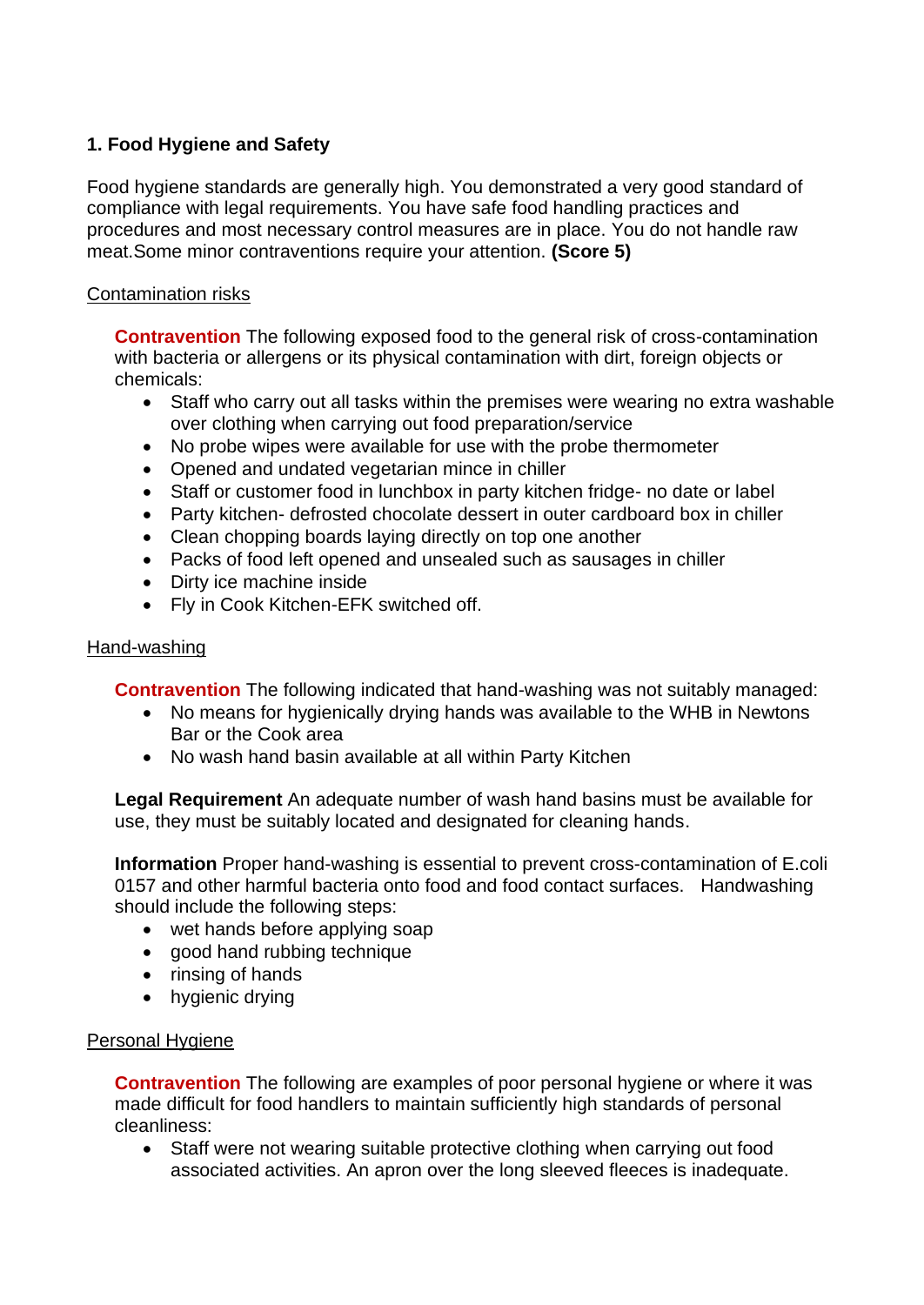• Lack of WHB in Party Kitchen

**Legal Requirement** All persons in food handling areas must wear suitable, clean, and where appropriate protective clothing.

#### Temperature Control

**Guidance** It is essential to know that your probe thermometer is working properly. If the reading is outside these ranges you should replace your probe or return it to the manufacturer to be calibrated. A simple way to check a digital probe is to put it in iced water and boiling water:

- The readings in iced water should be between -1 °C and 1°C.
- The readings in boiling water should be between 99°C and 101°C.

I was advised that no calibration was done.

**Observation** I was pleased to see you were able to limit bacterial growth and/or survival by applying appropriate temperature controls at points critical to food safety and that you were monitoring temperatures.

### Unfit food

**Recommendation** You should have a system to identify when open or prepared foods need to be used by or discarded, to ensure the food is fit for consumption. I recommend you apply labels which give a date that is 2 days after the day of production e.g. if food is opened on Monday it should be used by the end of Wednesday (an exception is rice which should not be kept longer than 24 hours)

# **2. Structure and Cleaning**

The structure facilities and standard of cleaning and maintenance are less than satisfactory and you are failing to comply with the law in many respects. Contraventions require your immediate attention as some are critical to food safety. We may revisit your business and if standards have not improved take formal enforcement action. **(Score 15)**

### Cleaning of Structure

**Contravention** The following items were dirty and require more frequent and thorough cleaning:

- Newtons bar floor/wall junctions
- Newton's bar shelves beneath glasses
- Party kitchen floor
- Floor in Cook Kitchen

**Recommendation** Your cleaning schedule is there to remind you to clean before an item becomes dirty. If an item is dirty when you go to clean it, increase the frequency of cleaning.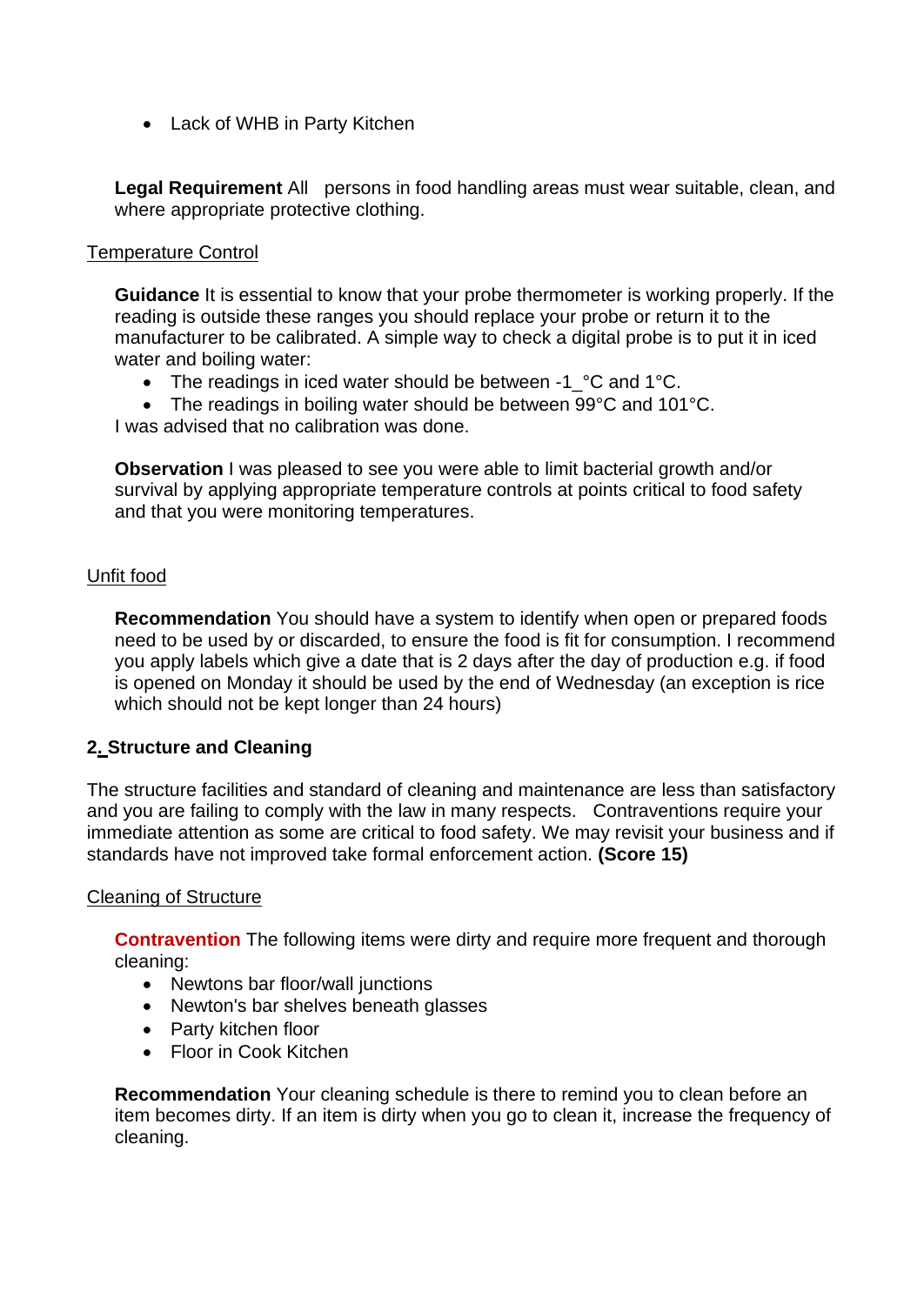# Cleaning of Equipment and Food Contact Surfaces

**Contravention** The following items are dirty and must be cleaned:

- Ice machine in Newton Bar
- Inside fridge in Cook Kitchen
- Fridge in Party Kitchen
- Inside microwave in Party Kitchen
- Ice cream freezer seal dirty

### Cleaning Chemicals / Materials / Equipment and Methods

**Information** You must ensure that the sanitiser you use is effective against bacteria. Ensure that it meets the following standards BS EN 1276:1997 and 13697:2001.

**Observation** I was unable to establish from staff the contact time or which British Standards the product met.

### **Maintenance**

**Contravention** The following had not been suitably maintained and must be repaired or replaced:

• Loose coving at wall floor junction in Newton Bar

### Facilities and Structural provision

**Contravention** The following facilities were inadequate and must be improved:

- No WHB in Party Kitchen
- Cook Kitchen suspended ceiling tiles adrift exposing void above.

# **3. Confidence in Management**

There is major non-compliance with legal requirements. The contraventions require your urgent attention. A revisit is planned and formal enforcement action is likely. **(Score 20)**

### Type of Food Safety Management System Required

**Contravention** Your documented Food Safety Management System or Safer Food Better Business pack was not available for inspection. The Manager was unavailable and this could not be viewed. (I have subsequently been sent some documentation.) A SFBB pack was seen, but the Manager had not informed that this was in use. I believe that this was historical and that the new system is in place.

When I asked about monitoring for temperatures I was only informed about the chiller/freezer log. I understand now that there are more documents that should be completed, such as a cook log. These were not shown or brought to my attention.

Given some matters found, in my opinion your FSMS had not been implemented adequately within the business.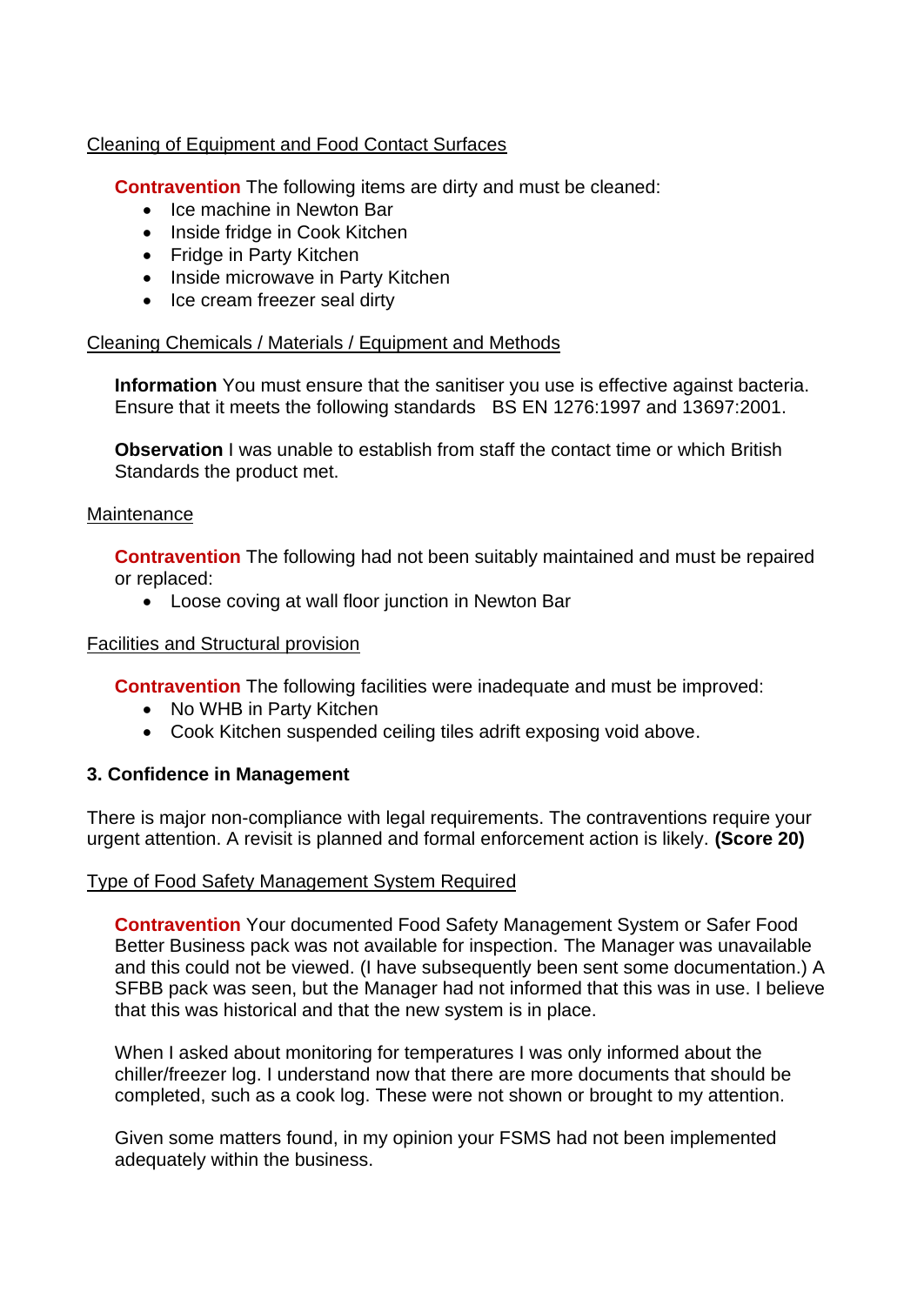### Food Hazard Identification and Control

**Contravention** The following pre-requisites have not been met and this means that your food safety management system will be ineffective::

- cleaning and sanitation are poor
- staff hygiene is inadequate
- staff training is inadequate

#### Proving Your Arrangements are Working Well

**Contravention** The following matters are needed in order to demonstrate your food safety management system is working as it should::

- daily records
- temperature records
- cleaning schedule
- probe calibration records
- staff training records
- maintenance recording
- procedures for the Slush Puppy machines within the premises that are managed by another Company, but run as part of your business have been requested, but have yet to be provided.

### **Traceability**

**Observation** Your records were such that food could easily be traced back to its supplier.

#### Waste Food and other Refuse

**Observation** You had measures in place to dispose of waste food appropriately and were employing the services of an approved waste contractor.

#### **Training**

**Contravention** The following evidence indicates there is a staff training need as food handlers:

- were unaware of the contact time for the sanitiser
- were using poor food storage practices
- were not aware of the food safety management system
- did not understand the opening and closing checks
- did not appreciate allergen risks

### Infection Control / Sickness / Exclusion Policy

**Observation** Policies were in place to prevent any infected food handler from contaminating food.